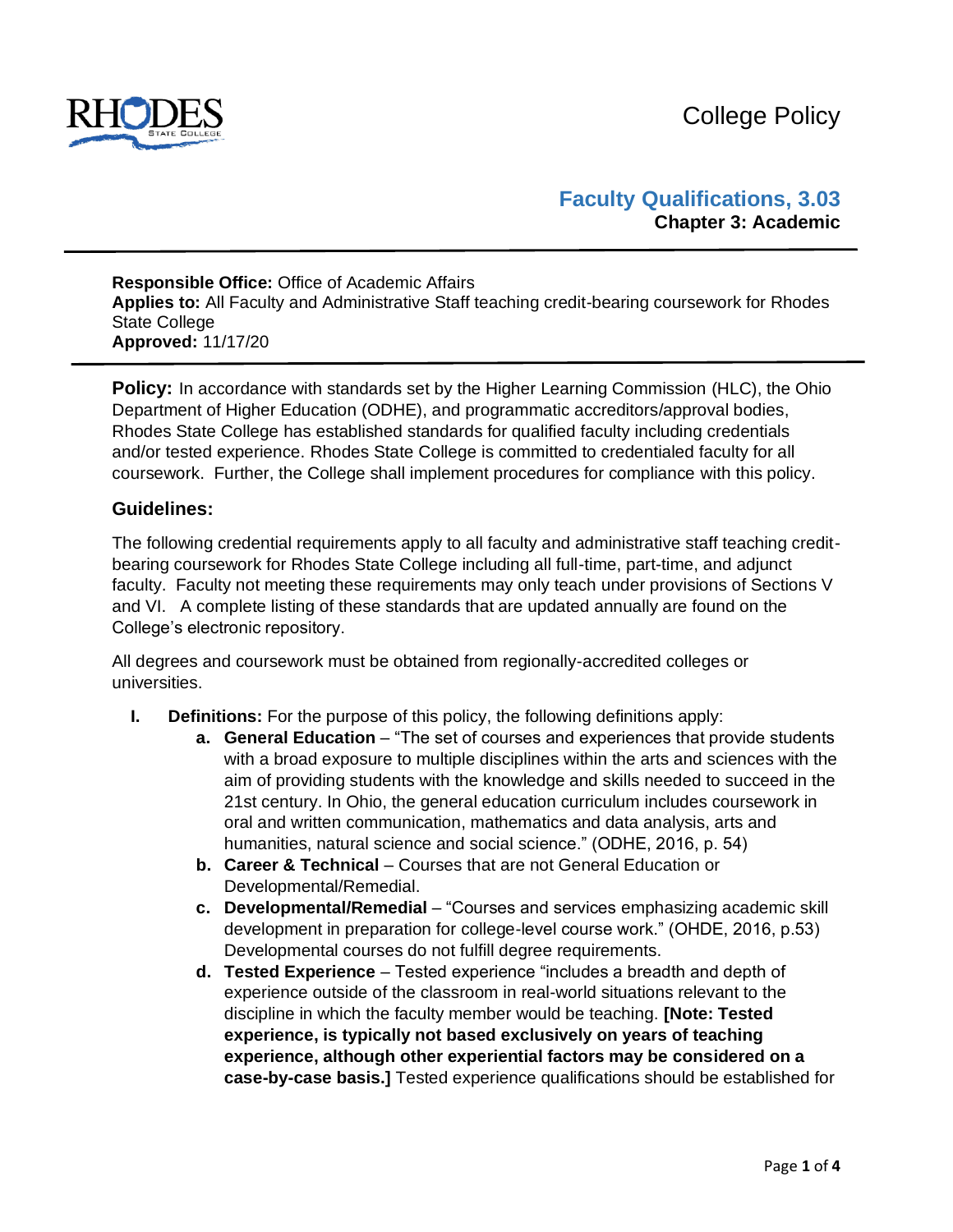

specific disciplines and programs and could include skill sets, types of certifications or additional credentials, and experiences." (HLC 2016, p. 4)

## **II. General Education Faculty**

Faculty teaching coursed identified as Rhodes State College as general education courses must have at least one of the following:

- **a.** Master's degree in the discipline; or
- **b.** Master's degree in some other discipline with at least 18 semester hours of graduate coursework in the content area, inclusive of graduate level methods courses that are specifically for the teaching of that discipline; or
- **c.** Combination of tested experience and credential.

## **III. Career and Technical Faculty**

Faculty teaching career and technical courses, as well as performance and fine arts courses, should hold:

- **a.** Bachelor's degree in the field and/or a combination of education, training, and/or tested experience; or
- **b.** Tested Experience; or
- **c.** Combination of tested experience and credential.

Programmatic accreditation requirements may require additional coursework, degrees, licensure, and/or experience.

Faculty teaching nursing courses in the associate degree of nursing program must hold a Master's degree in Nursing, have graduated from an approved registered nursing education program in a jurisdiction as defined in paragraph (P) of rule 4723- 5-01 of the Ohio Administrative Code, have at least two years' experience in the practice as a Registered Nurse (RN) and hold a valid RN license from the state of Ohio.

### **IV. Developmental/Remedial Faculty**

Faculty teaching Developmental coursework in math, science, or English, if not credentialed to teach the corresponding general coursework, must have at least one of the following (ODHE, 2016, pg. 9, paraphrase):

- **a.** Bachelor's degree in education, with an emphasis on teaching mathematics, science or reading comprehension; or
- **b.** Bachelor's or master's degree and experience teaching literacy, science or numeracy to adolescents or adults; or
- **c.** Combination of tested experience and credential.

## **V. Temporary Credentialing for College Credit Plus Faculty**

Faculty seeking to teach dual credit coursework through the College Credit Plus (CCP) program may be allowed to be temporarily credentialed by commitment and adherence to an approved Plan of Study to meet credentialing requirements is designed by the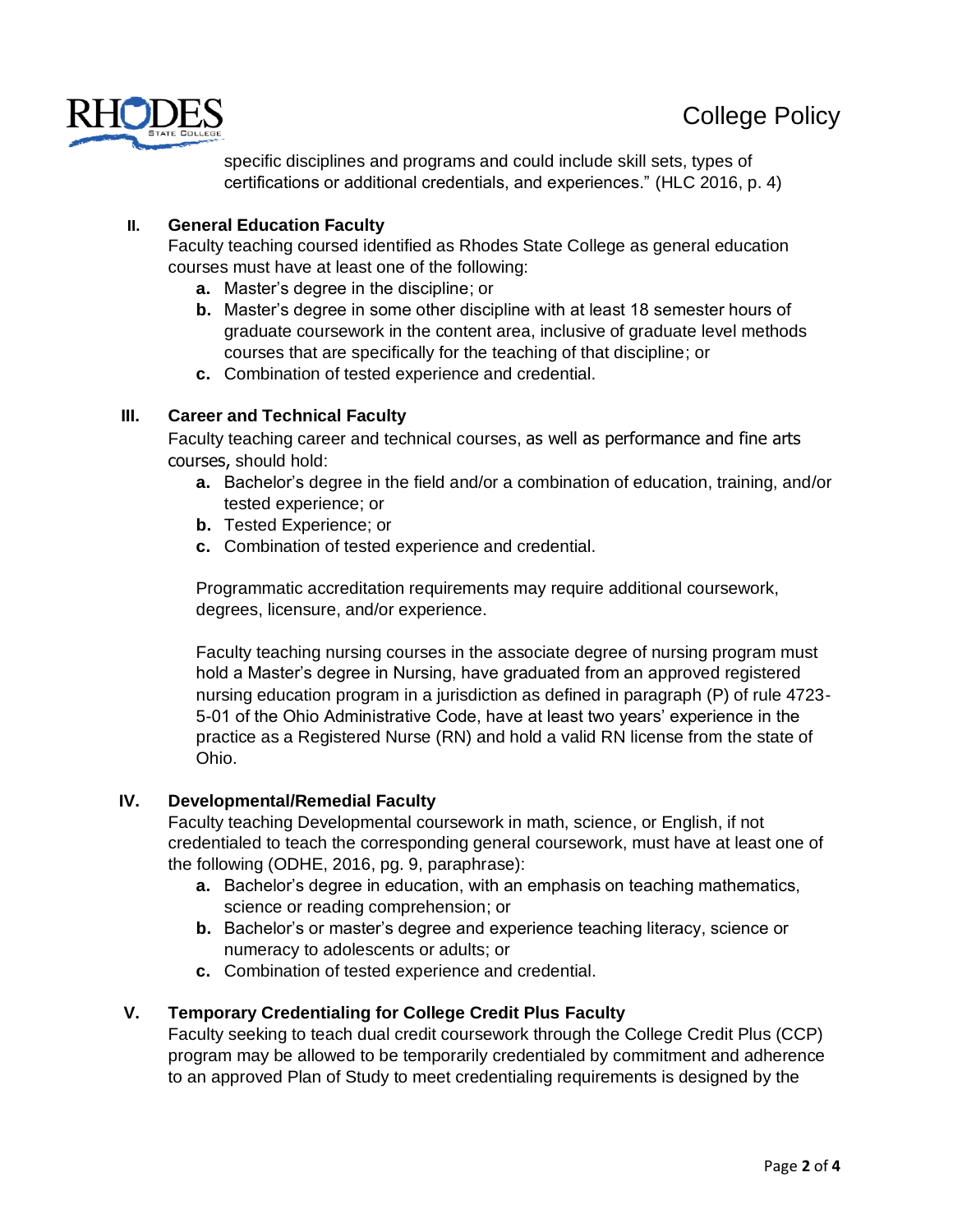

faculty member, high school administration, and Department Chair with the following conditions and limitations:

- **a.** Master's degree is required for consideration to teach a general education course.
- **b.** A Plan of Study is created and approved by the Chair, Dean, and Vice President for Academic Affairs, which leads the faculty to fully qualify to teach within the timeframe defined in the Plan of Study. Note: The Plan of Study is possible by approval for extension to dual-credit faculty qualifications granted by HLC. Consequently, all **Plans of Study must be completed by September 1, 2023.**
- **c.** Successful completion of coursework on the Approved Plan of Study is required and reviewed by the Department Chair annually. Changes to the Plan of Study must be approved by the Vice President for Academic Affairs in consultation with the Chair and Dean. The completion deadline can be no later than **September 1, 2023**. Cancellation of the Plan of Study by the institution or the faculty member will result in revocation of temporary credentialing.

### **VI. Emergency Credentialing**

Emergency credentialing is considered for unforeseeable circumstances (illness, accident, death, deployment, resignation, etc.). Faculty can only teach with emergency credentialing until the end of the semester or term in progress.

### **VII. International Degrees**

Individuals using transcripts from colleges and universities located outside of the United States are responsible for having their credentials evaluated, at their own expense, in terms of U.S. equivalency by one of the companies affiliated with the National Association of Credentials Evaluation Services, Inc. (NACES). More information may be found at [http://www.naces.org.](http://www.naces.org/)

A course-by-course evaluation is required for all degrees and credit hours used to establish credentials for teaching. Transcripts and documents issued in a language other than English must be accompanied by a literal English translation. The translation/evaluation must include a course-by-course assessment with grades or marks and credit hours equated to the U.S. System.

The credential evaluation must be submitted to the Human Resources Department by the service performing the evaluation and must include a copy of the original document along with an English translation. These documents must be provided prior to employment. If the faculty member is later assigned to teach in a different discipline, additional documentation may be required. Credential documentation collected by Human Resources, once complete, will be evaluated by the Chair, Dean, and Vice President for Academic Affairs, for compliance with Rhodes State faculty credential requirements listed in this policy using the approved Faculty Credential Procedure.